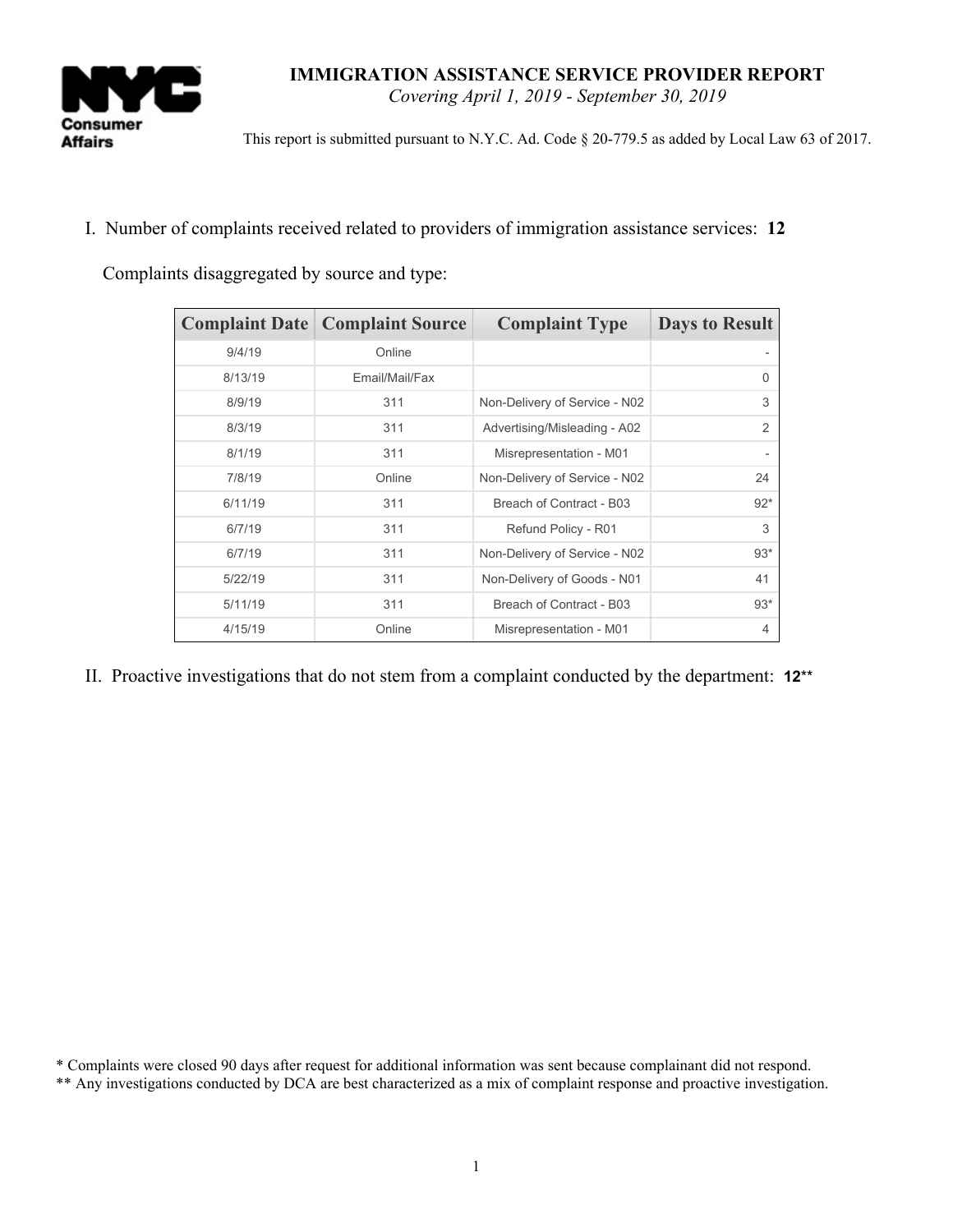

*Covering April 1, 2019 - September 30, 2019*

This report is submitted pursuant to N.Y.C. Ad. Code § 20-779.5 as added by Local Law 63 of 2017.

## III. The number of violations issued: **79** count(s) of **16** distinct charges against **12** businesses.

Violations disaggregated by type:

| <b>Charge</b>                                                                                                                                                                                                                        | Count<br>of<br><b>Charges</b> |
|--------------------------------------------------------------------------------------------------------------------------------------------------------------------------------------------------------------------------------------|-------------------------------|
| 6 RCNY §5-261 - STATEMENTS IN WRITTEN AGREEMENTS ARE NOT IN A BOX THAT IS SET OFF, OR TEXT IS LESS THAN<br>12 PT FONT, OR BOX OF STATEMENTS IS NOT ABOVE PLACE FOR CONSUMER'S SIGNATURE                                              | $\overline{2}$                |
| 6 RCNY §5-264(a) - FAILS TO CONSPICUOUSLY POST SURETY BOND SIGN; OR SIGN IMPROPER: LESS THAN 11 BY 17<br>INCHES OR DOES NOT STATE REQUIRED INFORMATION                                                                               | 11                            |
| NYC Admin Code §20-776(e) - PROVIDER ASSUMES, USES OR ADVERTISES MISLEADING TITLES INCLUDING: LAWYER;<br>ATTORNEY; ACCOREDITED REP OF BOARD OF IMMIGRATION APPEALS; IMMIGRATION CONSULTANT; NOTARY/NOTARY<br><b>PUBLIC</b>           | 12                            |
| NYC Admin Code §20-776(e) - USE INAPPROPRIATE TITLE                                                                                                                                                                                  | $\mathbf{1}$                  |
| NYC Admin Code §20-776(f) - PROVIDER GIVES LEGAL ADVICE OR ENGAGES IN PRACTICE OF LAW                                                                                                                                                | $\overline{4}$                |
| NYC Admin Code §20-776(i) - PROVIDER CLAIMS FEE REQUIRED OR CHARGES FEE FOR<br>DISTRIBUTION/PROVISION/SUBMISSION OF GOVT FORM OR FOR REFERRAL TO QUALIFIED PERSON OR ENTITY                                                          | 4                             |
| NYC Admin Code §20-776(I) - PROVIDER PROVIDES INFO ON CUSTOMER OR FAMILY'S POTENTIAL ELIGIBILITY FOR<br>IMMIGRATION OR OTHER GOVT BENEFIT WITH INTENT TO INDUCE CUSTOMER TO EMPLOY PROVIDER'S SERVICES                               | $\overline{2}$                |
| NYC Admin Code §20-777 - PROVIDER FAILS TO IMMEDIATELY GIVE CUSTOMER COPY OF CONTRACT: UPON EXECUTION<br>AND BEFORE PROVIDING SERVICES; IN ENGLISH AND IN LANGUAGE UNDERSTOOD BY CUSTOMER; OR WITH<br><b>TRANSLATION ATTESTATION</b> | 6                             |
| NYC Admin Code §20-777 - Written contract does not include all required information.                                                                                                                                                 | $\overline{7}$                |
| NYC Admin Code §20-777(14) - CONTRACT MISSING 'CONSUMER BILL OF RIGHTS' OR 'CONSUMER BILL OF RIGHTS' IS<br>NOT ON SEPARATE PAGE OR MOST RECENT VERSION                                                                               | $\mathbf{1}$                  |
| NYC Admin Code §20-777(6) - CONTRACT MISSING STATEMENT: CUSTOMER IS NOT REQUIRED TO GET SUPPORTING<br>DOCUMENTS THROUGH PROVIDER AND CAN GET THEM; OR US GOVT HAS FREE INFO ON REQUIRED FORMS<br><b>ONLINE/BY PHONE</b>              | 2                             |
| NYC Admin Code §20-777.1(a) - FAILS TO POST 'NOT AN ATTORNEY/FREE LEGAL REFERRAL/COMPLAINT' SIGN                                                                                                                                     | 10                            |
| NYC Admin Code §20-777.1(a) - FAILS TO POST 'NOT AN ATTORNEY/FREE LEGAL REFERRAL/COMPLAINT' SIGN IN EVERY<br>LANGUAGE BUSINESS PROVIDES SERVICES.                                                                                    | 6                             |
| NYC Admin Code §20-777.1(a) - SIGN CONTAINING SCHEDULE OF SERVICE FEES AND CANCELLATION STATEMENT IS<br>NOT POSTED IN ENGLISH AND EVERY LANGUAGE BUSINESS PROVIDES SERVICES                                                          | $\overline{4}$                |
| NYC Admin Code §20-777.1(b) - SIGN CONTAINING SCHEDULE OF SERVICE FEES AND CANCELLATION STATEMENT IS<br>SIZED LESS THAN 11' X 17" OR LETTERING IS LESS THAN 60 PT FONT                                                               | 6                             |
| NYC Admin Code §20-777.2(a) - FAILS TO INCLUDE IN AD REQUIRED "NOT AN ATTORNEY" NOTICE                                                                                                                                               | $\mathbf{1}$                  |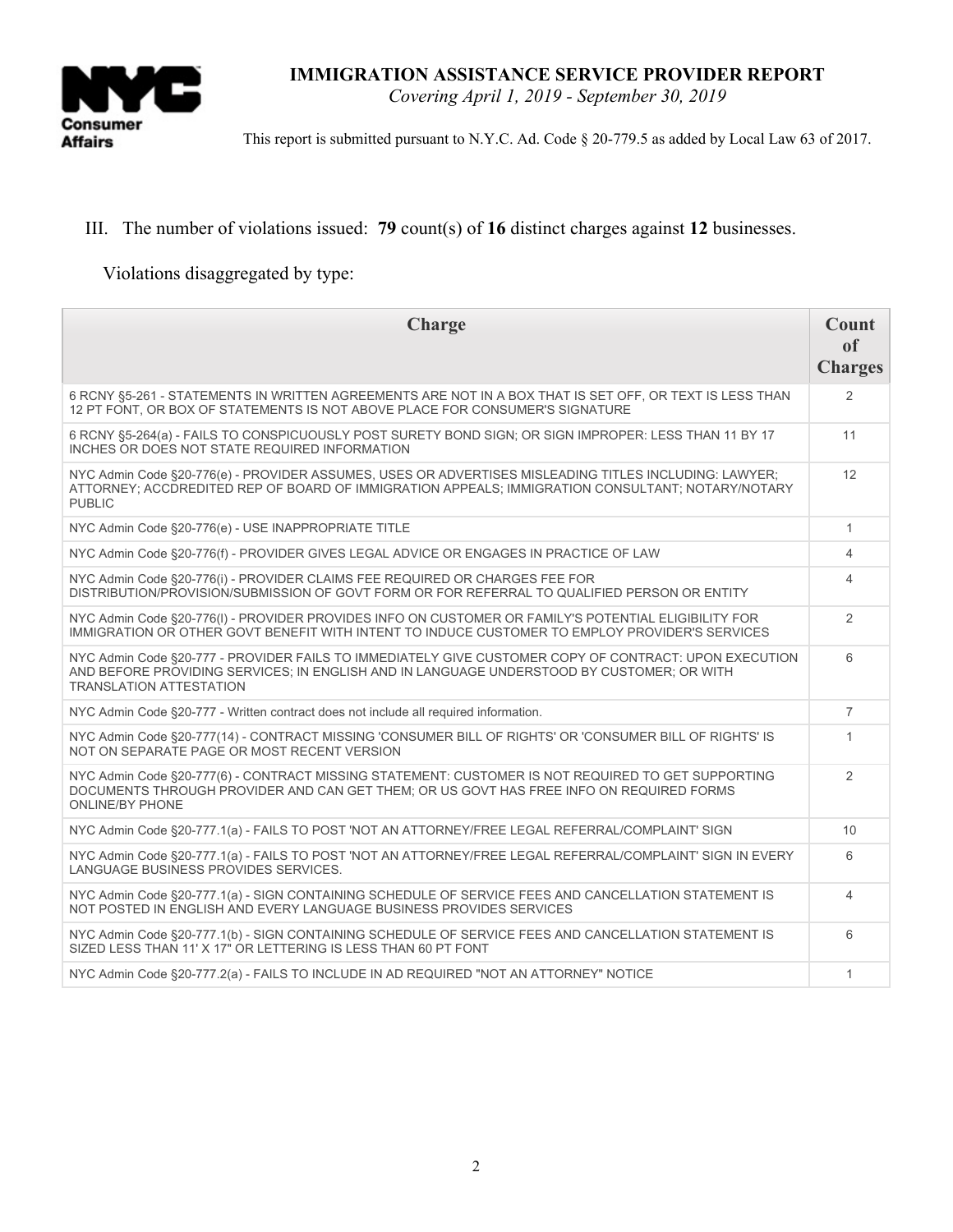

*Covering April 1, 2019 - September 30, 2019*

This report is submitted pursuant to N.Y.C. Ad. Code § 20-779.5 as added by Local Law 63 of 2017.

IV. The number of the violations issued that originated with a consumer complaint: **0** count(s) of **0** distinct charges against **0** businesses.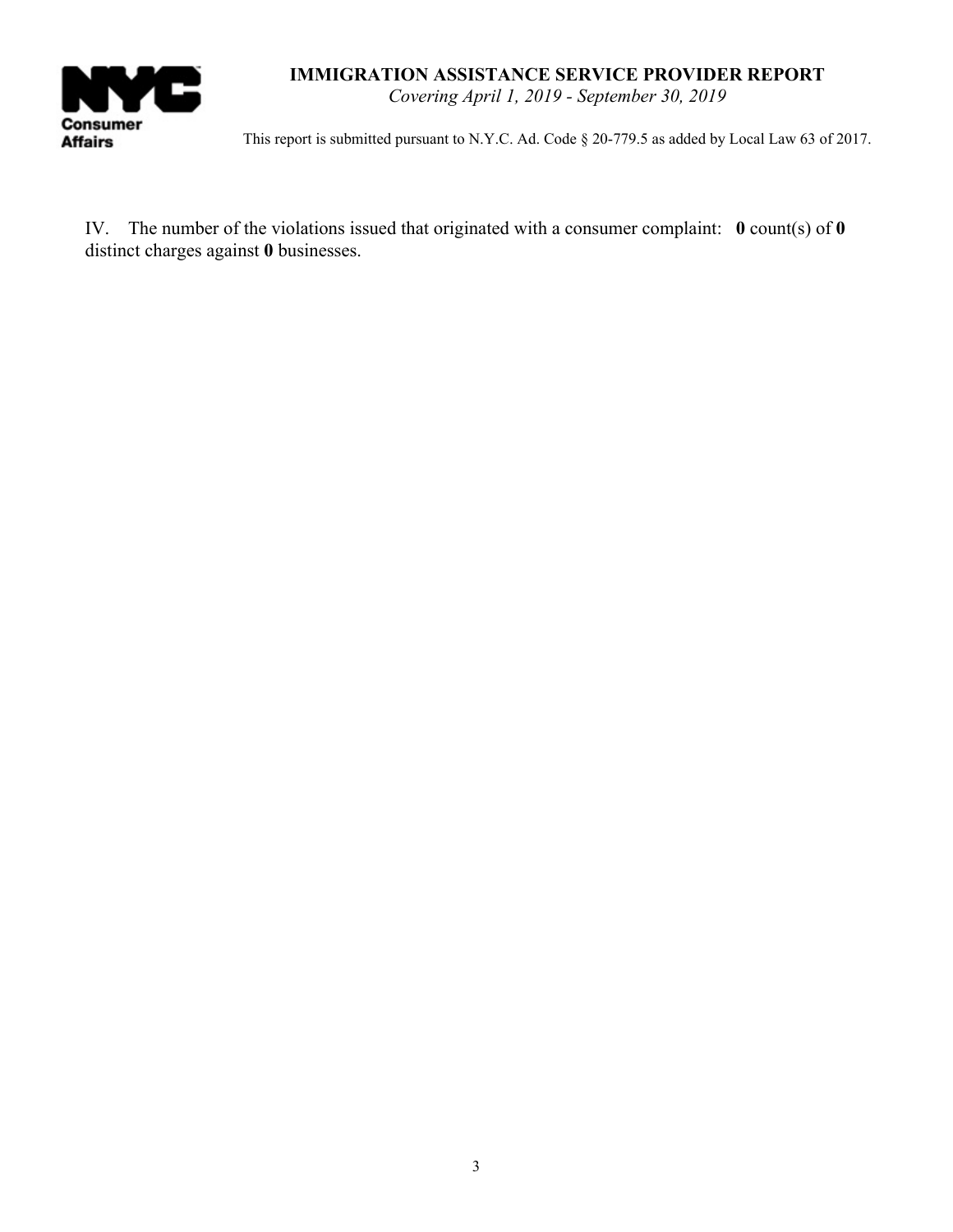

*Covering April 1, 2019 - September 30, 2019*

This report is submitted pursuant to N.Y.C. Ad. Code § 20-779.5 as added by Local Law 63 of 2017.

## V. The number of violations issued as a result of a proactive investigation by the department: **79** count(s) of **16** distinct charges against **12** businesses.

Violations disaggregated by business:

| <b>Business</b><br><b>Name</b>                   | Charge                                                                                                                                                                                                                        | Charge<br>Count |
|--------------------------------------------------|-------------------------------------------------------------------------------------------------------------------------------------------------------------------------------------------------------------------------------|-----------------|
| <b>ADVANCED TAX</b><br>& MULTI<br>SERVICES INC.  | NYC Admin Code §20-777 - PROVIDER FAILS TO IMMEDIATELY GIVE CUSTOMER COPY OF CONTRACT:<br>UPON EXECUTION AND BEFORE PROVIDING SERVICES: IN ENGLISH AND IN LANGUAGE<br>UNDERSTOOD BY CUSTOMER; OR WITH TRANSLATION ATTESTATION | $\mathbf{1}$    |
|                                                  | NYC Admin Code §20-777.1(a) - FAILS TO POST 'NOT AN ATTORNEY/FREE LEGAL<br>REFERRAL/COMPLAINT' SIGN                                                                                                                           | $\mathbf{1}$    |
| AL-MUHAJREEN<br><b>GENERAL</b><br><b>SERIVES</b> | NYC Admin Code §20-777 - Written contract does not include all required information.                                                                                                                                          | $\mathbf{1}$    |
|                                                  | NYC Admin Code §20-777.1(a) - FAILS TO POST 'NOT AN ATTORNEY/FREE LEGAL<br>REFERRAL/COMPLAINT' SIGN                                                                                                                           | $\mathbf{1}$    |
| <b>AMERICAN</b><br>WORLDWIDE<br>TRAVEL, INC.     | NYC Admin Code §20-777 - Written contract does not include all required information.                                                                                                                                          | 1               |
| <b>ANDREW AMICY</b>                              | 6 RCNY §5-264(a) - FAILS TO CONSPICUOUSLY POST SURETY BOND SIGN; OR SIGN IMPROPER: LESS<br>THAN 11 BY 17 INCHES OR DOES NOT STATE REQUIRED INFORMATION                                                                        | $\mathbf{1}$    |
|                                                  | NYC Admin Code §20-776(e) - USE INAPPROPRIATE TITLE                                                                                                                                                                           | 1               |
|                                                  | NYC Admin Code §20-777 - PROVIDER FAILS TO IMMEDIATELY GIVE CUSTOMER COPY OF CONTRACT:<br>UPON EXECUTION AND BEFORE PROVIDING SERVICES: IN ENGLISH AND IN LANGUAGE<br>UNDERSTOOD BY CUSTOMER; OR WITH TRANSLATION ATTESTATION | $\mathbf{1}$    |
|                                                  | NYC Admin Code §20-777.1(a) - FAILS TO POST 'NOT AN ATTORNEY/FREE LEGAL<br>REFERRAL/COMPLAINT' SIGN                                                                                                                           | $\mathbf{1}$    |
|                                                  | NYC Admin Code §20-777.1(a) - SIGN CONTAINING SCHEDULE OF SERVICE FEES AND CANCELLATION<br>STATEMENT IS NOT POSTED IN ENGLISH AND EVERY LANGUAGE BUSINESS PROVIDES SERVICES                                                   | $\mathbf{1}$    |
|                                                  | NYC Admin Code §20-777.2(a) - FAILS TO INCLUDE IN AD REQUIRED "NOT AN ATTORNEY" NOTICE                                                                                                                                        | $\mathbf{1}$    |
| <b>BRONX UNITED</b><br><b>SERVICES</b><br>CORP.  | 6 RCNY §5-264(a) - FAILS TO CONSPICUOUSLY POST SURETY BOND SIGN; OR SIGN IMPROPER: LESS<br>THAN 11 BY 17 INCHES OR DOES NOT STATE REQUIRED INFORMATION                                                                        | $\mathbf{1}$    |
|                                                  | NYC Admin Code §20-777.1(a) - FAILS TO POST 'NOT AN ATTORNEY/FREE LEGAL<br>REFERRAL/COMPLAINT' SIGN                                                                                                                           | $\mathbf{1}$    |
|                                                  | NYC Admin Code §20-777.1(a) - SIGN CONTAINING SCHEDULE OF SERVICE FEES AND CANCELLATION<br>STATEMENT IS NOT POSTED IN ENGLISH AND EVERY LANGUAGE BUSINESS PROVIDES SERVICES                                                   | $\mathbf{1}$    |
| <b>COPOS</b><br><b>BLANCOS</b><br>TRAVEL INC.    | 6 RCNY §5-264(a) - FAILS TO CONSPICUOUSLY POST SURETY BOND SIGN; OR SIGN IMPROPER: LESS<br>THAN 11 BY 17 INCHES OR DOES NOT STATE REQUIRED INFORMATION                                                                        | 1               |
|                                                  | NYC Admin Code §20-777 - Written contract does not include all required information.                                                                                                                                          | $\mathbf{1}$    |
|                                                  | NYC Admin Code §20-777.1(a) - FAILS TO POST 'NOT AN ATTORNEY/FREE LEGAL<br>REFERRAL/COMPLAINT' SIGN                                                                                                                           | $\mathbf{1}$    |
| <b>DUMANY</b><br><b>SPENCER</b>                  | 6 RCNY §5-264(a) - FAILS TO CONSPICUOUSLY POST SURETY BOND SIGN; OR SIGN IMPROPER: LESS<br>THAN 11 BY 17 INCHES OR DOES NOT STATE REQUIRED INFORMATION                                                                        | $\mathbf{1}$    |
|                                                  | NYC Admin Code §20-777.1(a) - FAILS TO POST 'NOT AN ATTORNEY/FREE LEGAL<br>REFERRAL/COMPLAINT' SIGN                                                                                                                           | $\mathbf{1}$    |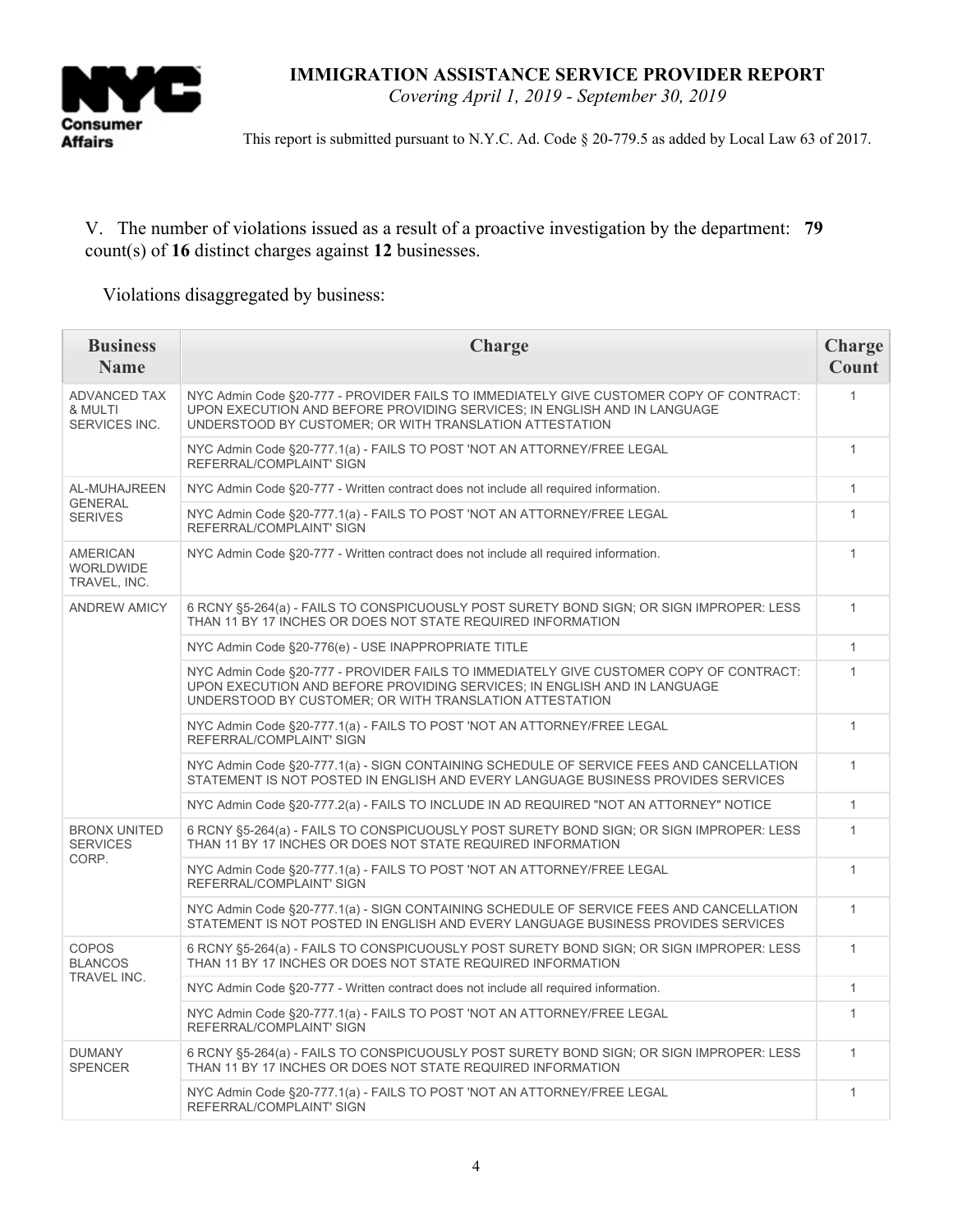

*Covering April 1, 2019 - September 30, 2019*

### This report is submitted pursuant to N.Y.C. Ad. Code § 20-779.5 as added by Local Law 63 of 2017.

| <b>Business</b><br><b>Name</b>                             | Charge                                                                                                                                                                                                                        | <b>Charge</b><br>Count |
|------------------------------------------------------------|-------------------------------------------------------------------------------------------------------------------------------------------------------------------------------------------------------------------------------|------------------------|
| <b>ECUA BUSINESS</b><br><b>AND SERVICES</b><br>INC.        | NYC Admin Code §20-777.1(a) - FAILS TO POST 'NOT AN ATTORNEY/FREE LEGAL<br>REFERRAL/COMPLAINT' SIGN                                                                                                                           | $\mathbf{1}$           |
|                                                            | NYC Admin Code §20-777.1(a) - SIGN CONTAINING SCHEDULE OF SERVICE FEES AND CANCELLATION<br>STATEMENT IS NOT POSTED IN ENGLISH AND EVERY LANGUAGE BUSINESS PROVIDES SERVICES                                                   | $\mathbf{1}$           |
| <b>MISTER ENRY'S</b><br><b>CONSULTING</b><br>SERVICES LTD. | 6 RCNY §5-261 - STATEMENTS IN WRITTEN AGREEMENTS ARE NOT IN A BOX THAT IS SET OFF, OR<br>TEXT IS LESS THAN 12 PT FONT, OR BOX OF STATEMENTS IS NOT ABOVE PLACE FOR CONSUMER'S<br>SIGNATURE                                    | $\overline{2}$         |
|                                                            | 6 RCNY §5-264(a) - FAILS TO CONSPICUOUSLY POST SURETY BOND SIGN; OR SIGN IMPROPER: LESS<br>THAN 11 BY 17 INCHES OR DOES NOT STATE REQUIRED INFORMATION                                                                        | 6                      |
|                                                            | NYC Admin Code §20-776(e) - PROVIDER ASSUMES, USES OR ADVERTISES MISLEADING TITLES<br>INCLUDING: LAWYER; ATTORNEY; ACCDREDITED REP OF BOARD OF IMMIGRATION APPEALS;<br>IMMIGRATION CONSULTANT; NOTARY/NOTARY PUBLIC           | 12                     |
|                                                            | NYC Admin Code §20-776(f) - PROVIDER GIVES LEGAL ADVICE OR ENGAGES IN PRACTICE OF LAW                                                                                                                                         | 4                      |
|                                                            | NYC Admin Code §20-776(i) - PROVIDER CLAIMS FEE REQUIRED OR CHARGES FEE FOR<br>DISTRIBUTION/PROVISION/SUBMISSION OF GOVT FORM OR FOR REFERRAL TO QUALIFIED PERSON<br>OR ENTITY                                                | 4                      |
|                                                            | NYC Admin Code §20-776(I) - PROVIDER PROVIDES INFO ON CUSTOMER OR FAMILY'S POTENTIAL<br>ELIGIBILITY FOR IMMIGRATION OR OTHER GOVT BENEFIT WITH INTENT TO INDUCE CUSTOMER TO<br><b>EMPLOY PROVIDER'S SERVICES</b>              | $\overline{2}$         |
|                                                            | NYC Admin Code §20-777 - PROVIDER FAILS TO IMMEDIATELY GIVE CUSTOMER COPY OF CONTRACT:<br>UPON EXECUTION AND BEFORE PROVIDING SERVICES; IN ENGLISH AND IN LANGUAGE<br>UNDERSTOOD BY CUSTOMER; OR WITH TRANSLATION ATTESTATION | 4                      |
|                                                            | NYC Admin Code §20-777(14) - CONTRACT MISSING 'CONSUMER BILL OF RIGHTS' OR 'CONSUMER BILL<br>OF RIGHTS' IS NOT ON SEPARATE PAGE OR MOST RECENT VERSION                                                                        | $\mathbf{1}$           |
|                                                            | NYC Admin Code §20-777(6) - CONTRACT MISSING STATEMENT: CUSTOMER IS NOT REQUIRED TO GET<br>SUPPORTING DOCUMENTS THROUGH PROVIDER AND CAN GET THEM; OR US GOVT HAS FREE INFO<br>ON REQUIRED FORMS ONLINE/BY PHONE              | $\overline{2}$         |
|                                                            | NYC Admin Code §20-777.1(a) - FAILS TO POST 'NOT AN ATTORNEY/FREE LEGAL<br>REFERRAL/COMPLAINT' SIGN IN EVERY LANGUAGE BUSINESS PROVIDES SERVICES.                                                                             | 6                      |
|                                                            | NYC Admin Code §20-777.1(b) - SIGN CONTAINING SCHEDULE OF SERVICE FEES AND CANCELLATION<br>STATEMENT IS SIZED LESS THAN 11' X 17" OR LETTERING IS LESS THAN 60 PT FONT                                                        | 6                      |
| <b>MR ENRY'S</b><br><b>CONSULTING</b><br>SERVICES LTD      | NYC Admin Code §20-777 - Written contract does not include all required information.                                                                                                                                          | $\mathbf{1}$           |
| <b>NAVARRETE</b><br><b>TRAVEL AND</b>                      | 6 RCNY §5-264(a) - FAILS TO CONSPICUOUSLY POST SURETY BOND SIGN; OR SIGN IMPROPER: LESS<br>THAN 11 BY 17 INCHES OR DOES NOT STATE REQUIRED INFORMATION                                                                        | $\mathbf{1}$           |
| TOURS, INC.                                                | NYC Admin Code §20-777 - Written contract does not include all required information.                                                                                                                                          | $\mathbf{1}$           |
|                                                            | NYC Admin Code §20-777.1(a) - FAILS TO POST 'NOT AN ATTORNEY/FREE LEGAL<br>REFERRAL/COMPLAINT' SIGN                                                                                                                           | 1                      |
|                                                            | NYC Admin Code §20-777.1(a) - SIGN CONTAINING SCHEDULE OF SERVICE FEES AND CANCELLATION<br>STATEMENT IS NOT POSTED IN ENGLISH AND EVERY LANGUAGE BUSINESS PROVIDES SERVICES                                                   | $\mathbf{1}$           |
| <b>SM WORLD</b>                                            | NYC Admin Code §20-777 - Written contract does not include all required information.                                                                                                                                          | 2                      |
| <b>ENTERPRISES</b>                                         | NYC Admin Code §20-777.1(a) - FAILS TO POST 'NOT AN ATTORNEY/FREE LEGAL<br>REFERRAL/COMPLAINT' SIGN                                                                                                                           | 2                      |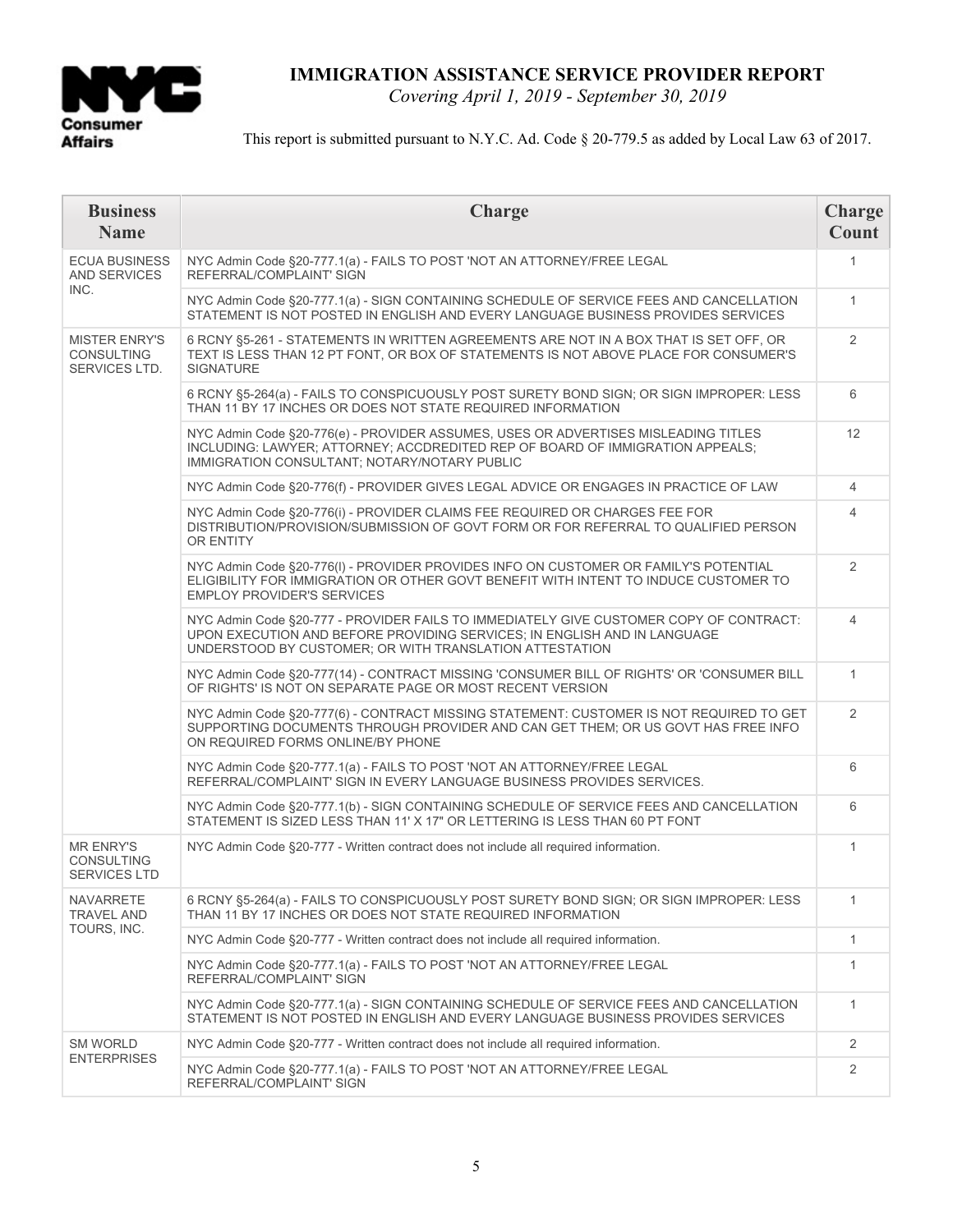#### VI. Proactive agency investigations:

In this reporting period, DCA filed charges in the Hearings Division of the Office of Administrative Trials and Hearings (OATH) against Mister Enry's Consulting Services, an Immigration Service Provider (ISP) entity that engaged in predatory and deceptive practices, such as improperly representing that they were qualified to provide legal advice to immigrant consumers, charging fees for the provision or submission of official documents issued by the government, and failure to provide an executed contract to consumers.

In addition, DCA filed a lawsuit in New York County Supreme Court against Angel G. Buitron, Buitron Offices & Associates (collectively, "Buitron"), Susana T. Abarca, and the Law Office of Susana Abarca, PLLC for allegedly using a multi-part scheme to deceive immigrant consumers. DCA is seeking a court order permanently stopping defendants from engaging in these illegal business practices; preventing Buitron from acting as an ISP; awarding consumer restitution for victims; mandating the surrender of any profits and payment of civil penalties for violations of the City's Consumer Protection Law. DCA previously filed charges against Buitron in OATH in a matter that was settled for \$150,000 in fines, \$34,050 in consumer restitution, and a Confession of Judgment which provided that DCA could seek entry of judgment in state court if Buitron failed to make payments toward the \$150,000. DCA is currently seeking to enforce the Confession of Judgment in a separate action in Queens County Supreme Court as a result of Buitron's failure to fulfill settlement terms. As part of the judgment enforcement action, DCA's motion for summary judgment was granted. This decision allows DCA to move forward with its judgment collection efforts.

VII. Collaboration on investigation, enforcement, and community education:

DCA works closely with enforcement agencies, community partners, and advocates to educate consumers, generate cases and investigations, and establish referral pathways. In this reporting period, DCA conducted or participated in 60 events, educating 6,144 attendees specifically on our laws and rules related to ISPs. DCA also participates in multiple tasks forces focused on protecting immigrants, such the Queens Borough President Immigration Task Force, and the Protecting Immigrant New Yorkers (PINY) Task Force. In June 2019, DCA and the Mayor's Office of Immigrant Affairs (MOIA) were two of several city, county, and state-level agencies that participated in a public meeting hosted by PINY to collect testimony from community-based organizations, advocates, and others on the state of immigration fraud in New York City, and to receive recommendations from the community on how to better respond to this concerning issue. The public meeting revealed the ongoing need for continued clear and accessible education in communities on the topic of immigration fraud, including ISP violations. DCA and MOIA will continue to work with PINY to develop and implement responses to the issues and recommendations raised at the public meeting.

DCA also coordinates with MOIA to provide education about immigration fraud, including alerts about the latest scams, through events and other outreach channels. During this reporting period, MOIA held approximately 594 Know Your Rights forums and other outreach events incorporating alerts about immigration fraud, reaching over 13,904 people. These engagements represent a subset of MOIA's broader efforts to educate the community about important issues and share information about the availability of free and safe immigration legal help. This outreach is a key component of MOIA's work focused on equipping communities with clear, timely, trustworthy information about new federal immigration policies and practices, as discussed further in Section VIII below.

VIII. Changing trends and common fraudulent schemes:

Local Developments: 10-Year Visa Scam, Phone Scam Targeting Mandarin Speakers

The City continues to monitor the so-called "10-year visa" scam, which entails unscrupulous attorneys and ISPs misleading immigrants by falsely advertising an "easy way" to obtain a green card for immigrants that have lived in the United States for ten of more years. These providers typically fail to disclose that there is no such visa, and that in reality, the provider is filing a frivolous asylum application in the hopes that once the individual is placed